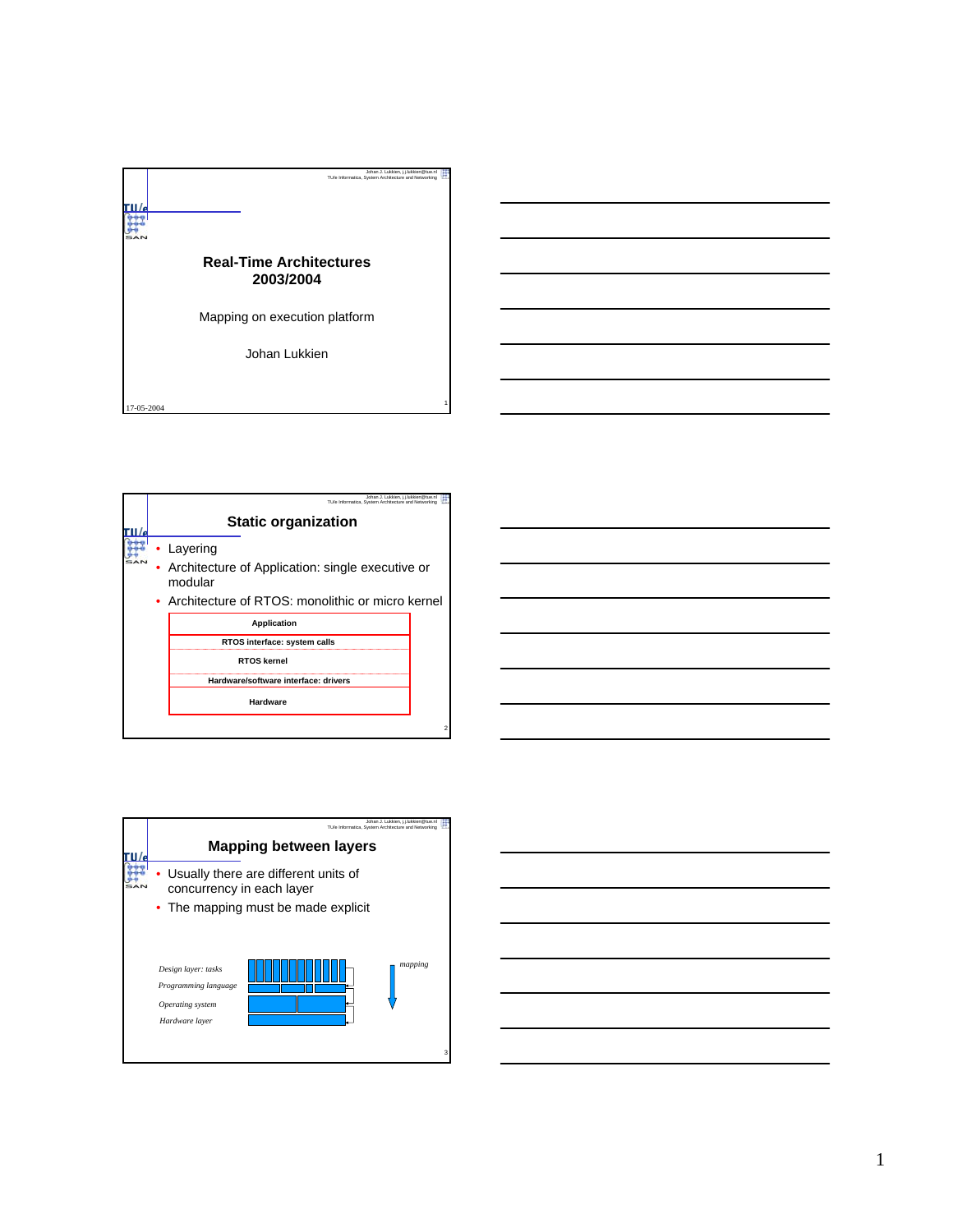

4

5

– cannot distribute

| Johan J. Lukkien, i.i.lukkien@tue.nl<br>TU/e Informatica, System Architecture and Networking<br>Single executive: example                                                                                                                                                                                                   |
|-----------------------------------------------------------------------------------------------------------------------------------------------------------------------------------------------------------------------------------------------------------------------------------------------------------------------------|
| while true do<br>then $/*$ check the keyboard $*/$ fi;<br><b>if</b> ItIsTimeFor (Keyboard)<br>then /* check the mouse<br><b>if</b> ItIsTimeFor (Mouse)<br>$*$ / fi:<br><b>if</b> EventOccurred (TempSensor) <b>then</b> /* deal with event<br>$*/$ fi:<br>WaitFor (Minimum time to next check<br>or Event interrupt);<br>od |
| Notes:<br>$-$ in fact simulation of concurrent task execution<br>- sometimes the only choice (dependent on what the RTOS<br>supports)<br>• no RTOS, just a simple library suffices<br>also a distance conservation of the conservation of the conservation of the conservation of the conservation of                       |

- the idea may recur even in a multi-tasking context e.g., this may be the way that a sensor and a handler communicate
- 

| Johan J. Lukkien, i.i.lukkien@tue.n<br>TU/e Informatica. System Architecture and Networking                                                                                                                                                                               |
|---------------------------------------------------------------------------------------------------------------------------------------------------------------------------------------------------------------------------------------------------------------------------|
| Tasks                                                                                                                                                                                                                                                                     |
| Introduced in the analysis phase                                                                                                                                                                                                                                          |
| Associated with handling an event                                                                                                                                                                                                                                         |
| Reasons for additional decomposition: design<br>- (partly) sharing between tasks<br>• e.g. (actions on) a shared data structure<br>- enable tweaking individual subtasks in a processing pipeline<br>• e.g. scalable parts<br>- assigning relative importance to subtasks |
| • less important processing steps are easily left out in case of<br>overload                                                                                                                                                                                              |
| - deal with temporal input bursts                                                                                                                                                                                                                                         |
| • e.g. separate event registration and actual processing<br>frequency differences<br>6                                                                                                                                                                                    |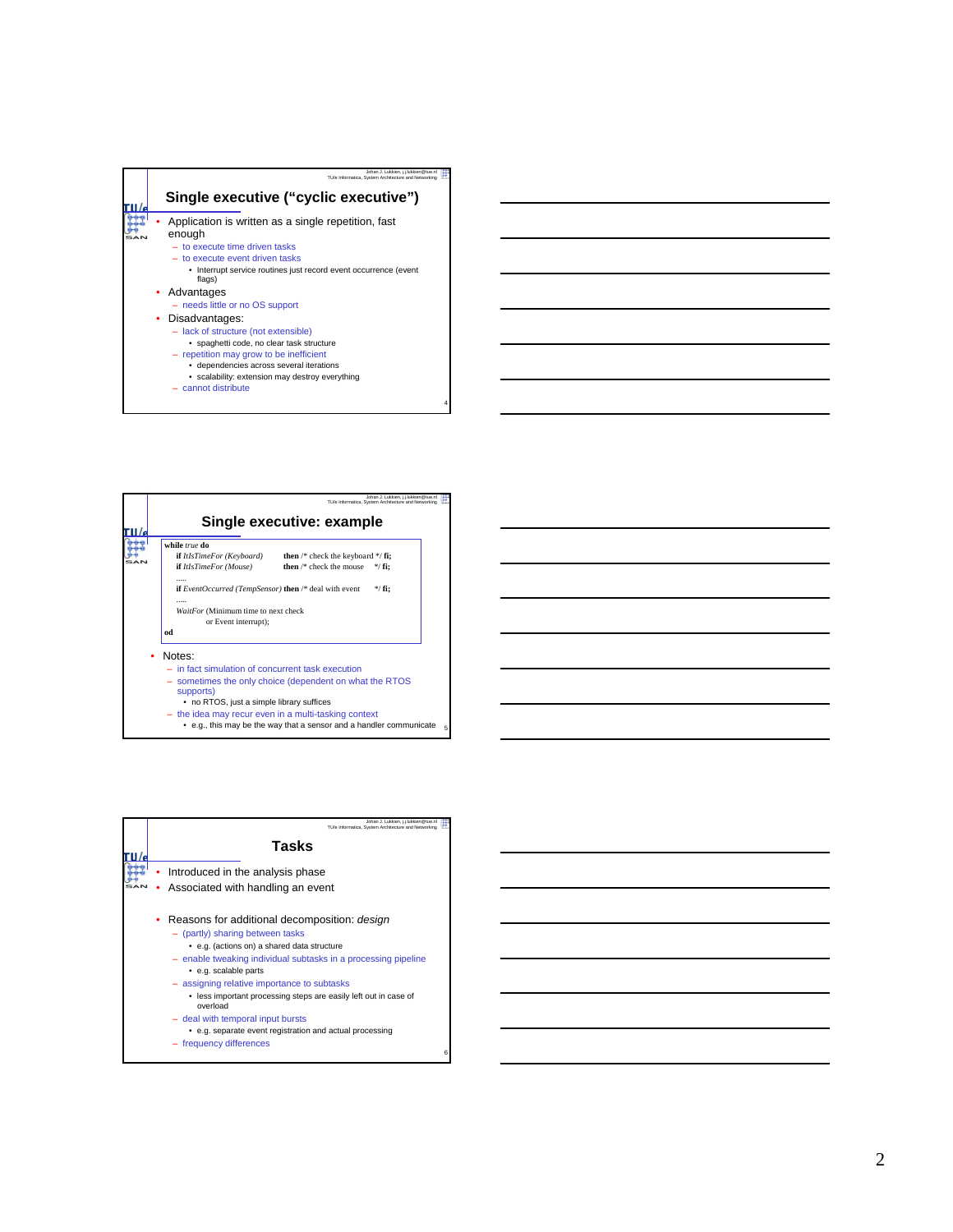

|  | Johan J. Lukkien, j.j.lukkien@tue.nl<br>TU/e Informatica, System Architecture and Networking |
|--|----------------------------------------------------------------------------------------------|
|  | Reasons to introduce processes                                                               |
|  | • Allow for distribution                                                                     |
|  | Introduce safety boundaries                                                                  |
|  | • Follow solution structure                                                                  |
|  | (Increase concurrency level)                                                                 |
|  | - since more processes means more threads                                                    |
|  | - hence, actually the purpose is to introduce more<br>threads                                |
|  |                                                                                              |
|  |                                                                                              |
|  |                                                                                              |
|  |                                                                                              |

8

9

| Johan J. Lukkien, i.i.lukkien@tue.nl<br>TU/e Informatica, System Architecture and Networking |
|----------------------------------------------------------------------------------------------|
| <b>Reasons to introduce threads</b>                                                          |
| Increase concurrency level                                                                   |
| - performance                                                                                |
| • hide latency                                                                               |
| • exploit platform concurrency                                                               |
| - discriminate importance levels in activities                                               |
| • e.g. interrupt routines                                                                    |
| • Deal with the natural concurrency                                                          |
| - natural organization, structure                                                            |
| • e.g. thread per event                                                                      |
| • thread per resource                                                                        |
| • thread per (active) external interaction sequence                                          |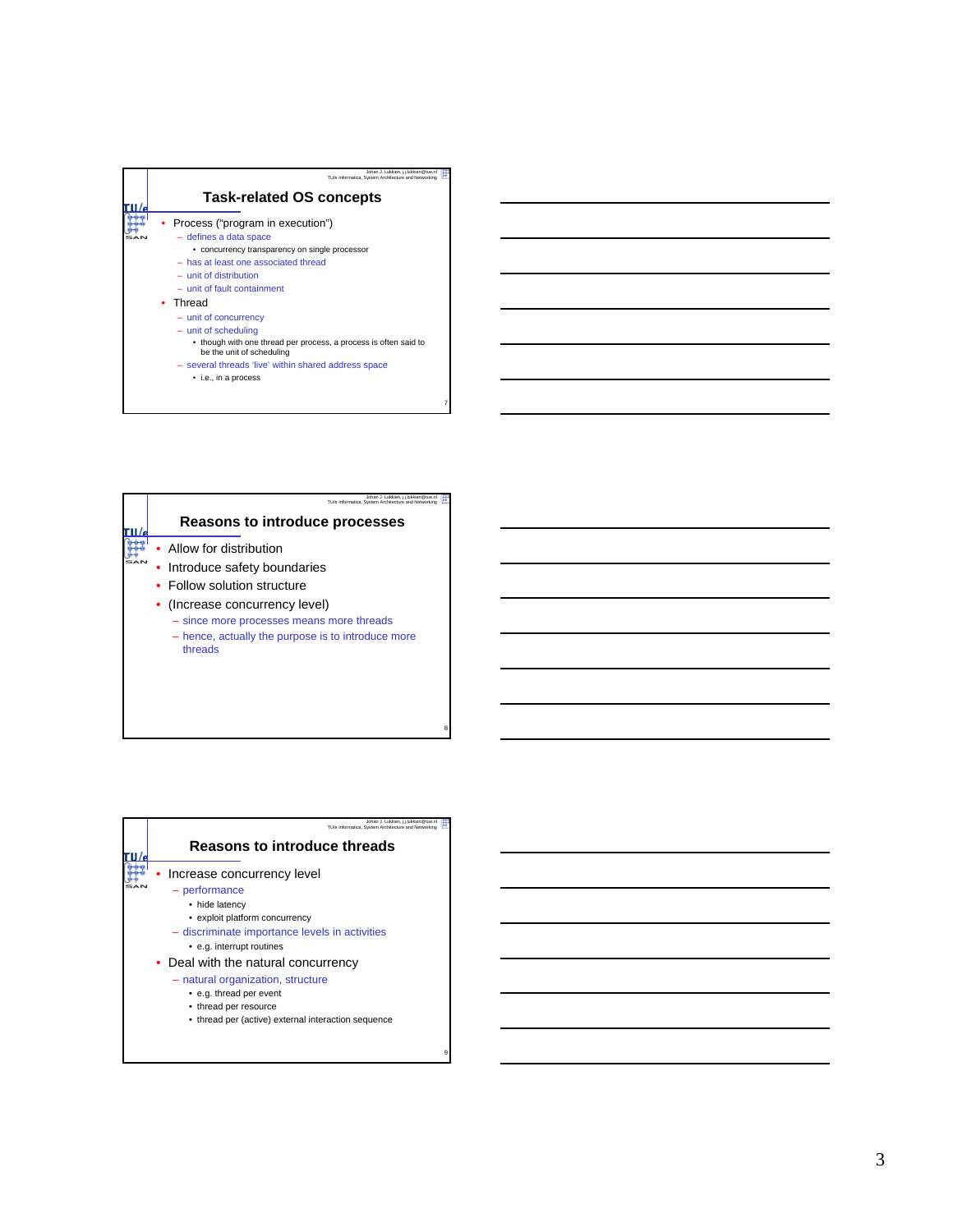

| Johan J. Lukkien, i.i.lukkien@tue.nl<br>TU/e Informatica, System Architecture and Networking                                                                                                                                                                                                                                                                                                                               |  |
|----------------------------------------------------------------------------------------------------------------------------------------------------------------------------------------------------------------------------------------------------------------------------------------------------------------------------------------------------------------------------------------------------------------------------|--|
| <b>Multiplexing</b>                                                                                                                                                                                                                                                                                                                                                                                                        |  |
| Several threads per task<br>- then the actions of a task are distributed across<br>several threads<br>- a logical consequence of having active objects<br>• active objects: data + operations + independent, private<br>behavior  "object with private thread"<br>• simplest form: message passing process<br>• Several tasks per thread<br>- efficiency concern in the mapping, e.g. when the<br>tasks exclude each other |  |
|                                                                                                                                                                                                                                                                                                                                                                                                                            |  |

| Johan J. Lukkien, j.j.lukkien@tue.nl<br>TU/e Informatica, System Architecture and Networking                                                                                          |
|---------------------------------------------------------------------------------------------------------------------------------------------------------------------------------------|
| <b>Consequences for scheduling</b>                                                                                                                                                    |
| Assume FPS (e.g. RMS) at task level<br>- direct mapping task on thread/process<br>• OS must support same policy                                                                       |
| - one thread executes several tasks completely<br>• OS must support dynamic priority assignment<br>• priority setting derived from event<br>- one task is executed by several threads |
| • the threads act as resources to be acquired by the task<br>• dynamic priority assignment requirement<br>- the priority of a thread is determined by the task it is<br>working for   |

12